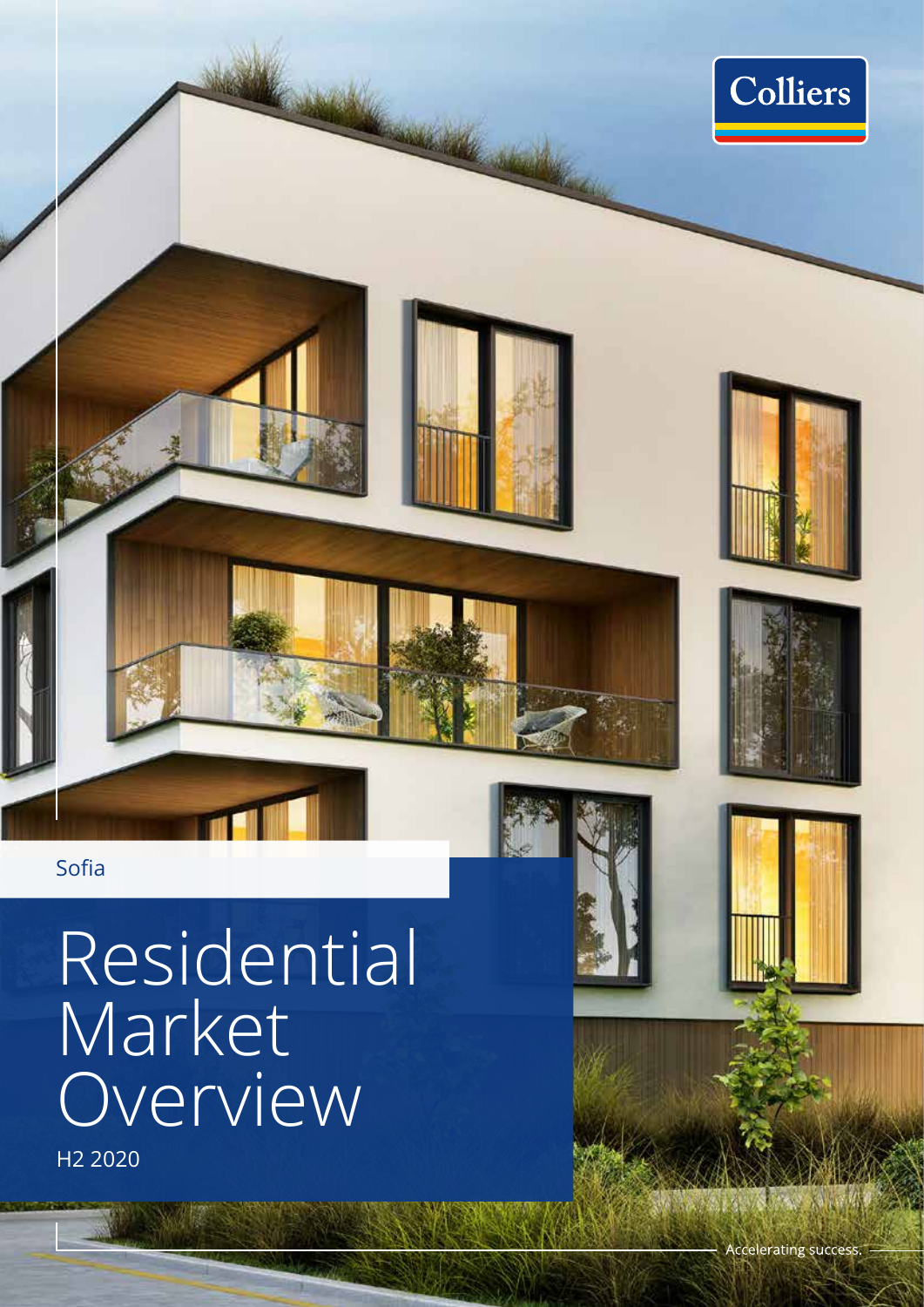



# **Supply**

- The supply in mid-plus and high-end residential market registered a marginal growth of 1% in the second half of 2020, and 5% year-on-year. Thus, the total number of residential units in this segment exceeded 11,100. (Fig. 1)
- In H2 2020, 4 new residential compounds or about 560 units started construction. Thus, at year-end under construction in mid-plus and high-end segment were almost 4,000 units.
- Vacancy rate in existing complexes remained stable at 4%.



#### **Fig. 1: Number of residential units in the mid-plus and high-end market**

Source: Colliers International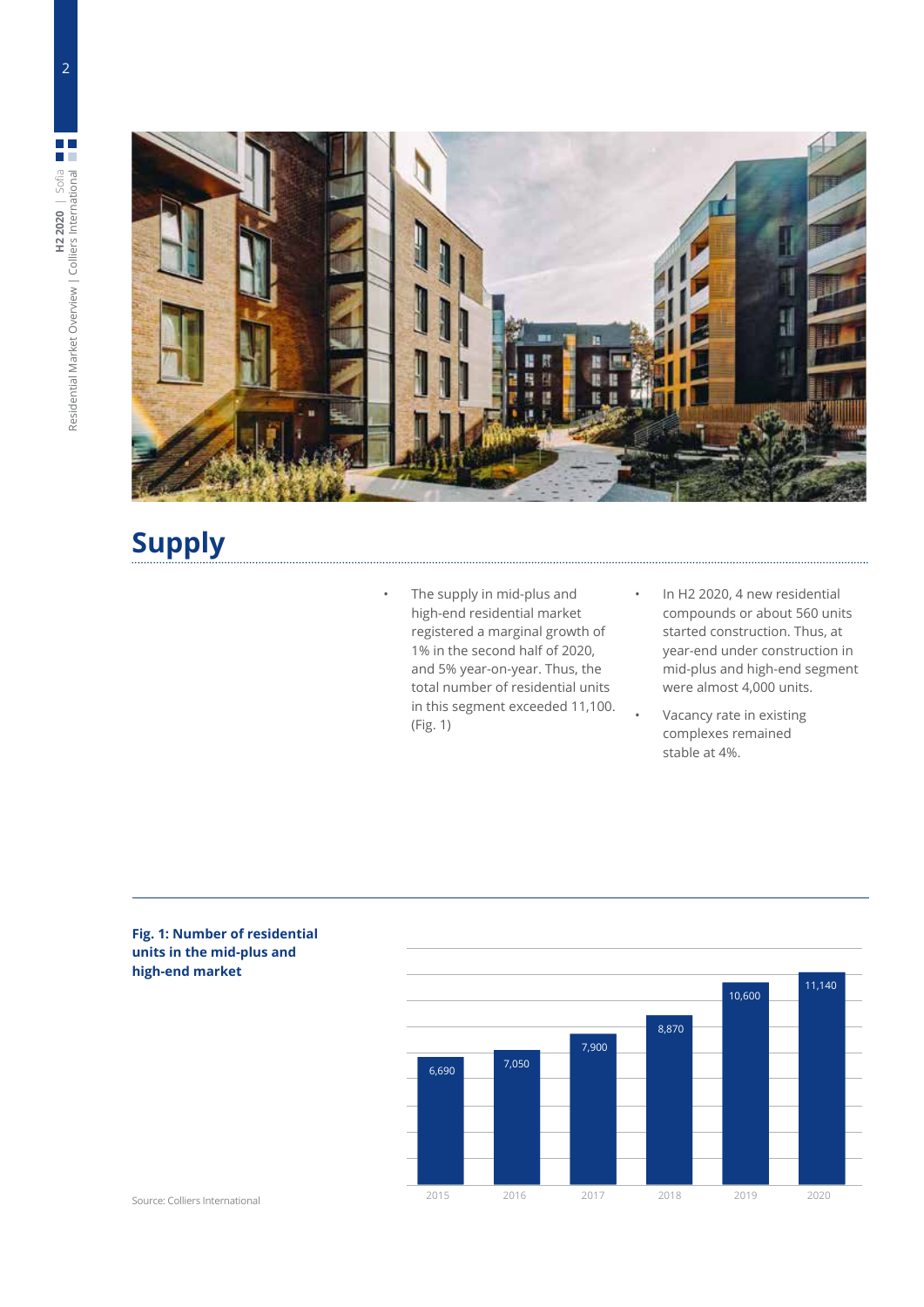## **Demand**

- Despite difficulties and limitations due to pandemic, 2020 had similar dynamics to 2019 in terms of number of completed transactions. The property types that were purchased most often were houses and apartments with 2 or 3 bedrooms.
- Demand was driven predominantly by buying residential property for own use (62%) with 38% of the sales done for investment purposes. (Fig. 2)
- At the end of 2020, banks restored their lending levels and rates, based on the number of mortgages provided, however the requirements for the borrowers' profile, as well as loan-to-value ratio and collateral, remained high.
- Despite the affordable bank lending and the low interest rates, there was a surge in the purchases with equity - from 43% to 62% of the total transactions.

• In addition to the main requirements when choosing a home, such as neighborhood and green areas, increased attention was paid to social infrastructure, sports and recreation options for the whole family, as well as the variety of services included in the property management of the complex.

Requirements expanded toward the desired functional internal distribution - in addition to size, more weight was added to the presence of extra space for work / "flex room", as well as ground floor terrace, courtyard and garden pertaining to the property.



 $\blacksquare$  For living  $\blacksquare$  For investment

#### **Fig. 2: Purpose of purchasing a home**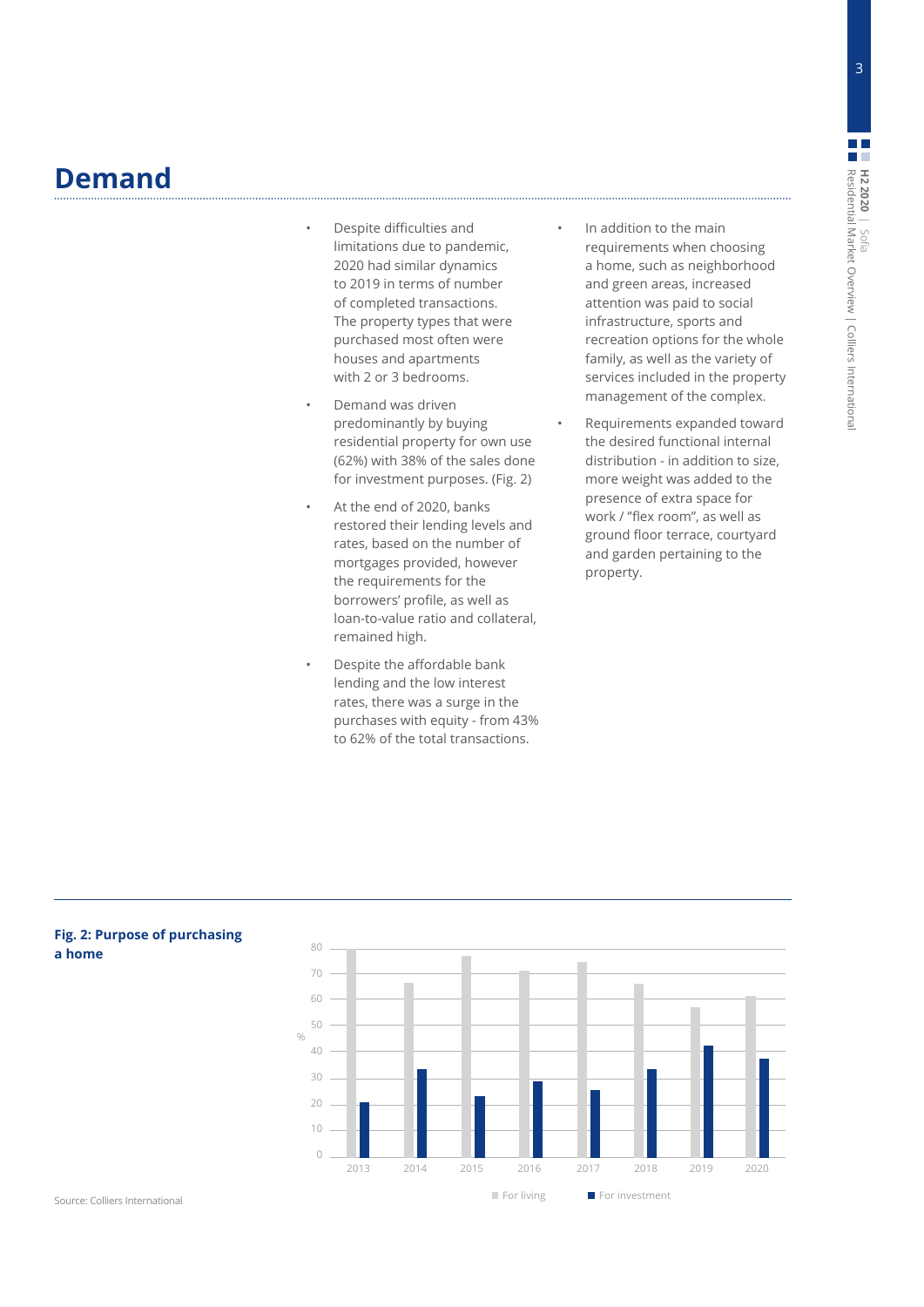### **Prices**

Average sales and rental price remained stable:

#### **Average sales price\*\* for:**

- two–bedroom apartment 145,000 – 180,000 euro
- three–bedroom apartment 210,000 – 250,000 euro
- row house 250,000 – 420,000 euro
- single house above 450,000 euro.

#### **Average rental price\*\*\* for:**

- Two-bedroom apartment 950-1,200 euro
- Three-bedroom apartment 1,300 – 1,600 euro
- House above 2,000 euro.

The gap between asking and purchase price varied depending on whether the property was ready for use or under construction. The average discount was 3% in 2020. (Fig. 3)

#### **Fig.3: Average Discount**





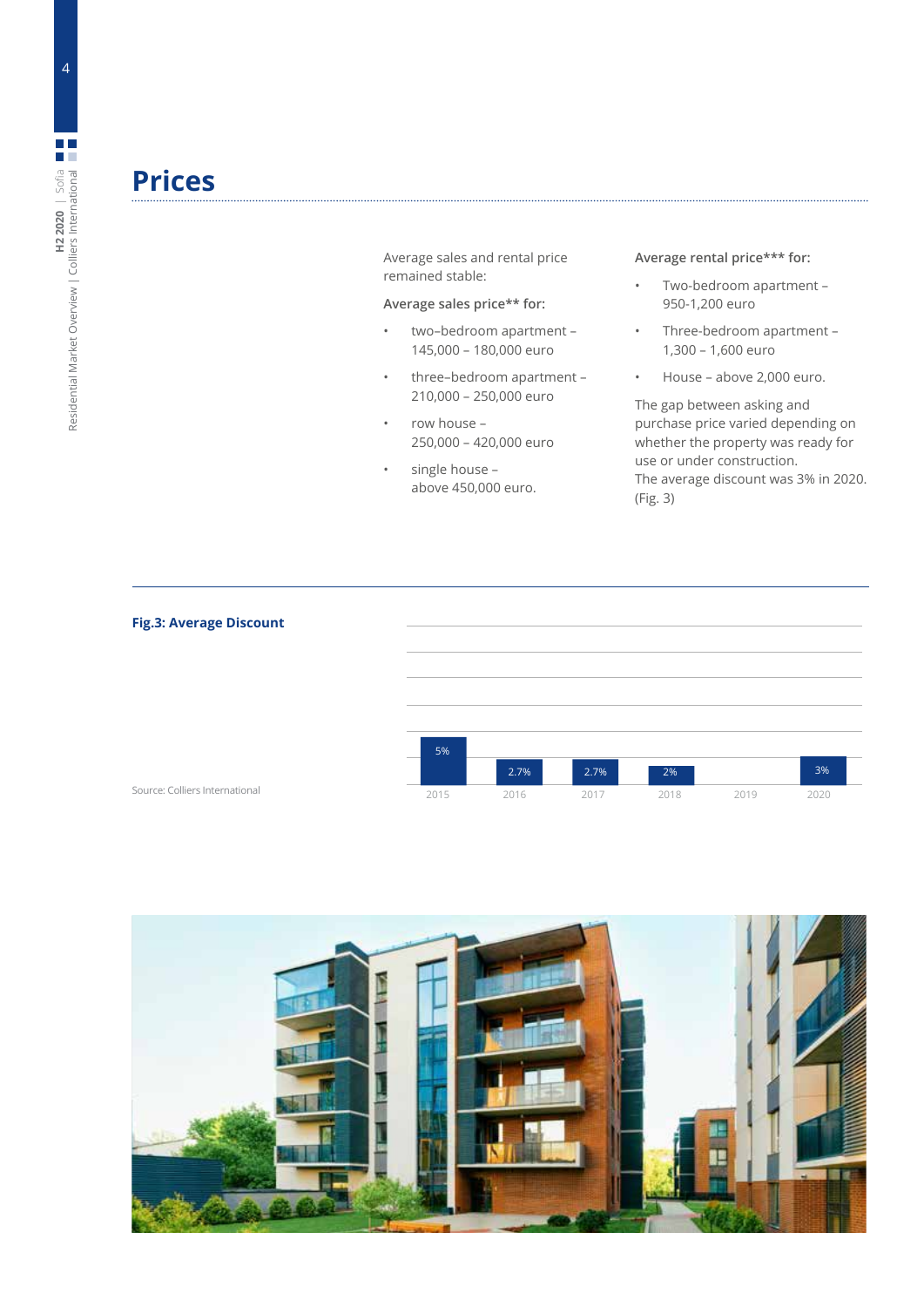### **Forecast**

- Purchase and sale of incomegenerating residential properties will accelerate.
- Depending on the duration of the pandemic, two main market scenarios are outlined for 2021. In the more favorable one:
- Interest in larger homes with more space and houses near Sofia will remain.
- Sales of properties under construction will continue.
- Prices will remain stable.

In the more unfavorable scenario:

• Buyers of properties under construction will be more careful when evaluating

the proposed payment schemes. Developers aiming to realize the target sales prior to obtaining \ use permit will be more flexible in their pricing policy.

- The share of transactions with residential units under construction will decrease.
- Vacant residential units may undergo a transformation - some of them will be furnished by the developer, thus leading to an increased supply in the rental market.

#### Definitions:

- \* The report covers mid-plus and high-end residential market in Sofia
- \*\* Including VAT and a parking lot
- \*\*\* Including VAT